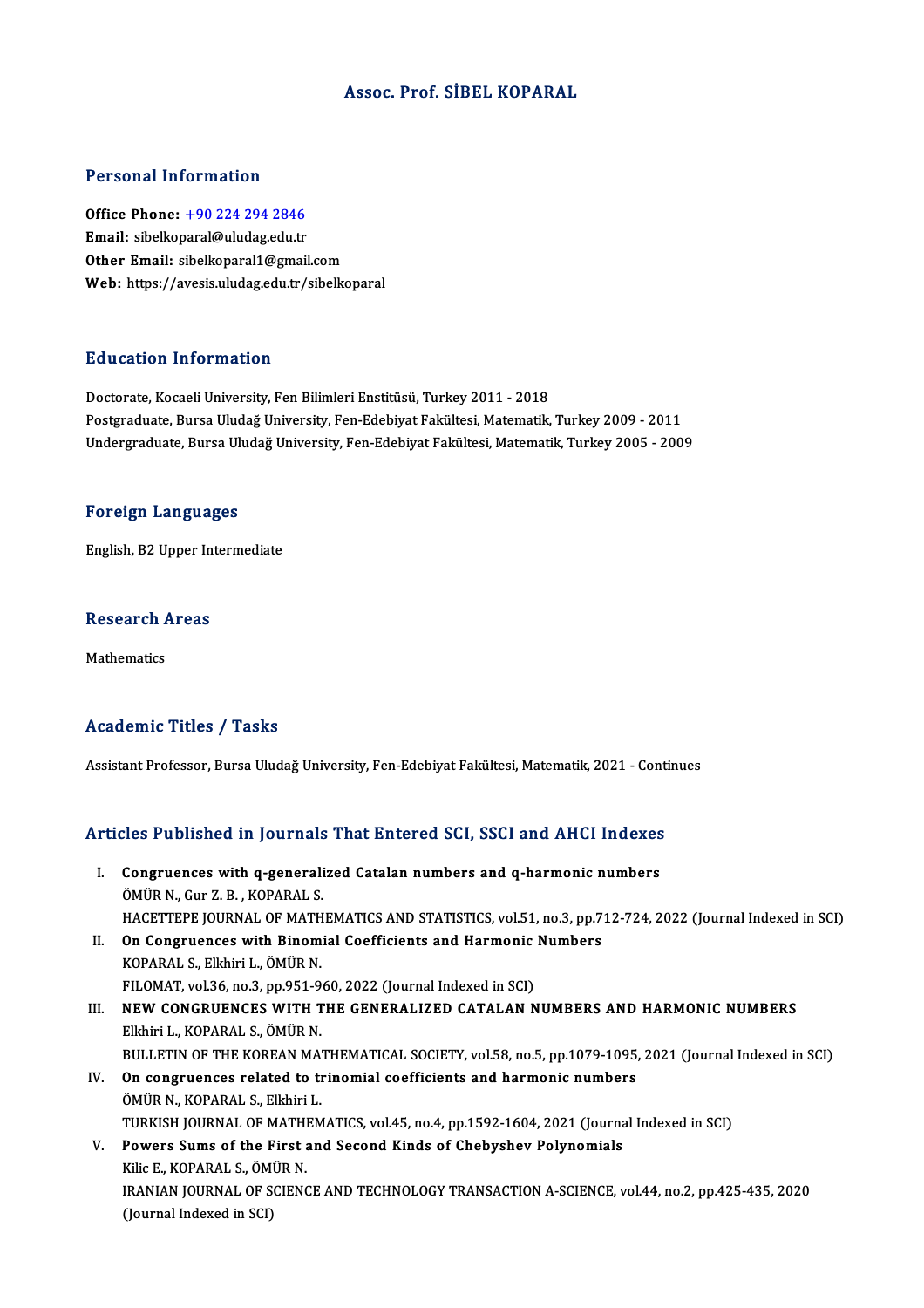| VI.    | ON SUMS WITH GENERALIZED HARMONIC, HYPERHARMONIC AND SPECIAL NUMBERS<br>Duran O., ÖMÜR N., KOPARAL S.                           |
|--------|---------------------------------------------------------------------------------------------------------------------------------|
|        | MISKOLC MATHEMATICAL NOTES, vol.21, no.2, pp.791-803, 2020 (Journal Indexed in SCI)                                             |
| VII.   | Nonlinear variants of the generalized Filbert and Lilbert matrices                                                              |
|        | Kilic E., KOPARAL S., ÖMÜR N.                                                                                                   |
|        | TURKISH JOURNAL OF MATHEMATICS, vol.44, no.3, pp.622-642, 2020 (Journal Indexed in SCI)                                         |
| VIII.  | Some applications on q-analog of the generalized hyperharmonic numbers of order r, H-n(r)                                       |
|        | (alpha)                                                                                                                         |
|        | KOPARAL S., ÖMÜR N., Colak C. D.                                                                                                |
|        | HACETTEPE JOURNAL OF MATHEMATICS AND STATISTICS, vol.49, no.6, pp.2094-2103, 2020 (Journal Indexed in<br>SCI)                   |
| IX.    | New analogues of the Filbert and Lilbert matrices via products of two k-tuples asymmetric entries<br>Kilic E, ÖMÜR N, KOPARAL S |
|        | HACETTEPE JOURNAL OF MATHEMATICS AND STATISTICS, vol.49, no.2, pp.684-694, 2020 (Journal Indexed in SCI)                        |
| X.     | New asymmetric generalizations of the Filbert and Lilbert matrices                                                              |
|        | Kilic E., KOPARAL S., ÖMÜR N.                                                                                                   |
|        | PERIODICA MATHEMATICA HUNGARICA, vol.78, no.2, pp.231-241, 2019 (Journal Indexed in SCI)                                        |
| XI.    | On congruences involving special numbers                                                                                        |
|        | KOPARAL S., ÖMÜR N.                                                                                                             |
|        | JOURNAL OF THE RAMANUJAN MATHEMATICAL SOCIETY, vol.34, no.2, pp.151-167, 2019 (Journal Indexed in SCI)                          |
| XII.   | ON CONGRUENCES INVOLVING THE GENERALIZED CATALAN NUMBERS AND HARMONIC NUMBERS                                                   |
|        | KOPARAL S., ÖMÜR N.                                                                                                             |
|        | BULLETIN OF THE KOREAN MATHEMATICAL SOCIETY, vol.56, no.3, pp.649-658, 2019 (Journal Indexed in SCI)                            |
| XIII.  | On congruences for q-analogues of ballot numbers<br><b>KOPARAL S.</b>                                                           |
|        | TURKISH JOURNAL OF MATHEMATICS, vol.43, no.5, pp.2642-2648, 2019 (Journal Indexed in SCI)                                       |
| XIV.   | Some Permanents of Hessenberg Matrices                                                                                          |
|        | KOPARAL S., Omur N., Sener C. D.                                                                                                |
|        | FILOMAT, vol.33, no.2, pp.475-481, 2019 (Journal Indexed in SCI)                                                                |
| XV.    | FORMULAE FOR TWO WEIGHTED BINOMIAL IDENTITIES WITH THE FALLING FACTORIALS                                                       |
|        | Kilic E, ÖMÜR N, KOPARAL S.                                                                                                     |
|        | ARS COMBINATORIA, vol.138, pp.223-231, 2018 (Journal Indexed in SCI)                                                            |
| XVI.   | SOME INTERESTING CONGRUENCES FOR BALLOT NUMBERS                                                                                 |
|        | ÖMÜR N., KOPARAL S.                                                                                                             |
|        | MISKOLC MATHEMATICAL NOTES, vol.19, no.2, pp.1079-1094, 2018 (Journal Indexed in SCI)                                           |
| XVII.  | On congruences related to central binomial coefficients, harmonic and Lucas numbers                                             |
|        | KOPARAL S., ÖMÜR N.                                                                                                             |
|        | TURKISH JOURNAL OF MATHEMATICS, vol.40, no.5, pp.973-985, 2016 (Journal Indexed in SCI)                                         |
| XVIII. | SOME CONGRUENCES INVOLVING NUMBERS B (p,k-d)                                                                                    |
|        | ÖMÜR N., KOPARAL S.                                                                                                             |
|        | UTILITAS MATHEMATICA, vol 95, pp.307-317, 2014 (Journal Indexed in SCI)                                                         |
|        |                                                                                                                                 |

### Articles Published in Other Journals

- rticles Published in Other Journals<br>I. Sums involving generalized harmonic and Daehee numbers<br>ÖMÜP N. KOPARALS Stes 1 denonce 11<br>Sums involving gene<br>ÖMÜR N., KOPARAL S.<br>Natas an Number The ÖMÜR N., KOPARAL S.<br>Notes on Number Theory and Discrete Mathematics, vol.28, no.1, pp.92-99, 2022 (Journal Indexed in ESCI) OMUR N., KOPARAL S.<br>Notes on Number Theory and Discrete Mathematics, vol.28, no.1, pp.92-99<br>II. On binomial sums with the terms of sequences {g\_kn} and {h\_kn}<br>KORARAL S. ÖMUR N. Colak C. D.
- Notes on Number Theory and Dis<br>On binomial sums with the ter<br>KOPARAL S., ÖMÜR N., Çolak C. D.<br>Festa Universitatis Series: Mathen KOPARAL S., ÖMÜR N., Çolak C. D.<br>Facta Universitatis Series: Mathematics and Informatics, vol.36, no.1, pp.31-42, 2021 (Journal Indexed in ESCI)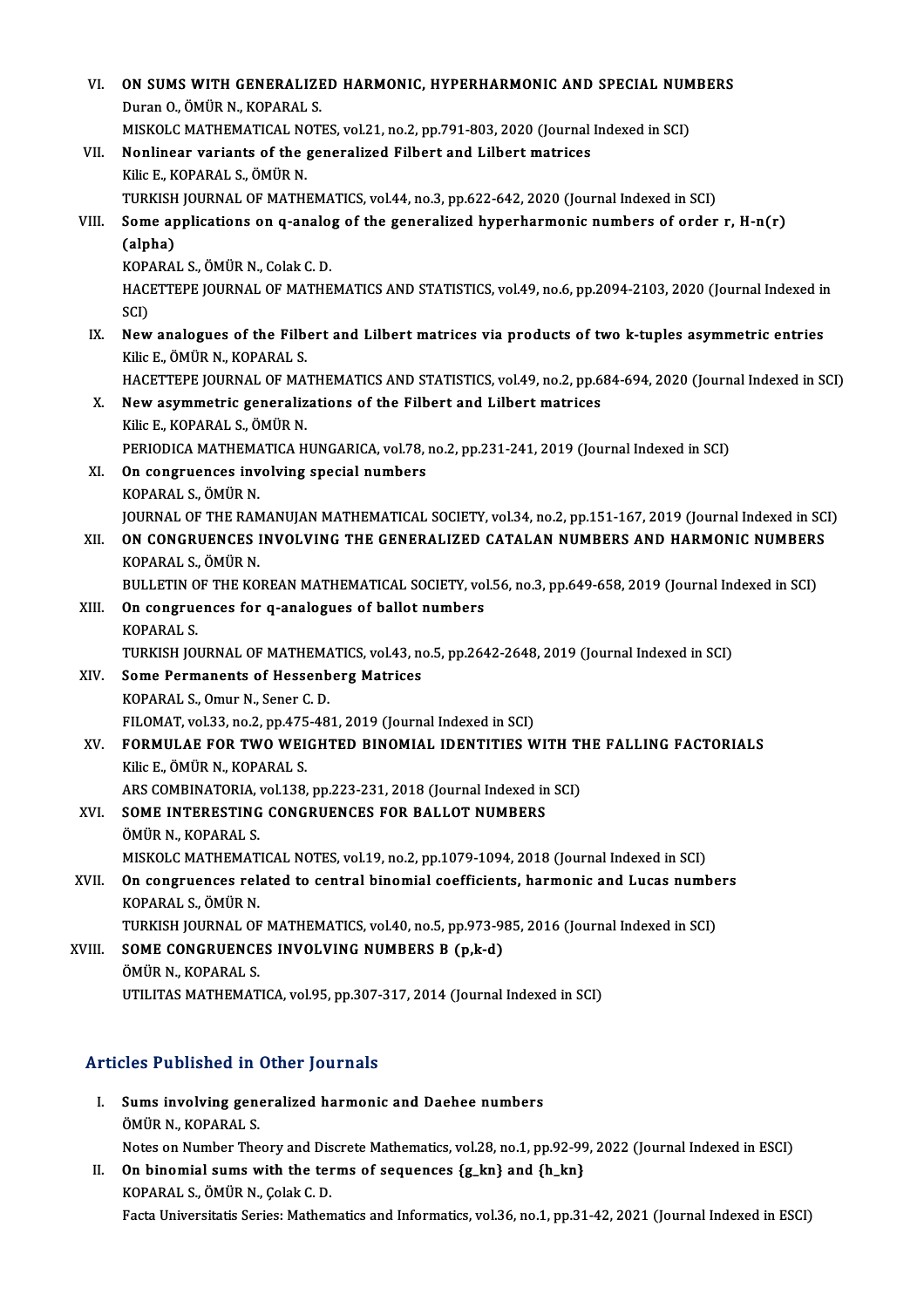III. On identities involving generalized harmonic, hyperharmonic and special numbers with Riordan<br>cannove On ider<br>arrays<br><sup>VODAD</sup>!

arrays<br>KOPARAL S., ÖMÜR N., Duran Ö.

arrays<br>KOPARAL S., ÖMÜR N., Duran Ö.<br>Special Matrices, vol.9, pp.22-30, 2021 (Journal Indexed in ESCI)<br>On binomial sume and alternating binomial sume of genes

KOPARAL S., ÖMÜR N., Duran Ö.<br>Special Matrices, vol.9, pp.22-30, 2021 (Journal Indexed in ESCI)<br>IV. On binomial sums and alternating binomial sums of generalized Fibonacci numbers with falling<br>factorials Special Mat<br>**On binomi<br>factorials**<br>KORARALS On binomial sums a<br>factorials<br>KOPARAL S., ÖMÜR N.<br>Mathematical Sciences factorials<br>KOPARAL S., ÖMÜR N.<br>Mathematical Sciences and Applications E-Notes, vol.8, no.2, pp.123-129, 2020 (Refereed Journals of Other<br>Institutions) KOPARAL S.,<br>Mathematica<br>Institutions)<br>On hyper d Mathematical Sciences and Applications E-Notes, vol.<br>Institutions)<br>V. On hyper-dual generalized Fibonacci numbers<br>ÖMÜP N. KORARAL S Institutions)<br>**On hyper-dual gene<br>ÖMÜR N., KOPARAL S.<br>Nates en Number The** ÖMÜR N., KOPARAL S.<br>Notes on Number Theory and Discrete Mathematics, vol.26, no.1, pp.191-198, 2020 (Journal Indexed in ESCI) ÖMÜR N., KOPARAL S.<br>Notes on Number Theory and Discrete Mathematics, vol.26, no.1, pp.191-1<br>VI. Some congruences involving Catalan, Pell and Fibonacci numbers<br>KORARALS, ÖMÜR N Notes on Number The<br>**Some congruences**<br>KOPARAL S., ÖMÜR N.<br>Mathematice Mentioni Some congruences involving Catalan, Pell and Fibonacci numbers<br>KOPARAL S., ÖMÜR N.<br>Mathematica Montisnigri, vol.48, pp.10-18, 2020 (Journal Indexed in ESCI)<br>Some congruences for sume involving bermonis numbers. KOPARAL S., ÖMÜR N.<br>Mathematica Montisnigri, vol.48, pp.10-18, 2020 (Journal Indexed<br>VII. Some congruences for sums involving harmonic numbers<br>KOPARAL S., ÖMÜR N. Mathematica Montisni<br>Some congruences<br>KOPARAL S., ÖMÜR N.<br>Cumburiyat Science Io Some congruences for sums involving harmonic numbers<br>KOPARAL S., ÖMÜR N.<br>Cumhuriyet Science Journal, vol.39, no.4, pp.912-919, 2018 (Other Refereed National Journals)<br>ON CONCRUENCES WITH THE TERMS OF THE SECOND ORDER SEQUE KOPARAL S., ÖMÜR N.<br>Cumhuriyet Science Journal, vol.39, no.4, pp.912-919, 2018 (Other Refereed National Journals)<br>VIII. ON CONGRUENCES WITH THE TERMS OF THE SECOND ORDER SEQUENCES {U-kn} AND {V-kn}<br>VORARAL S. ÖMÜR N Cumhuriyet Science Jo<br>**ON CONGRUENCES V**<br>KOPARAL S., ÖMÜR N.<br>HONAM MATUEMATIC ON CONGRUENCES WITH THE TERMS OF THE SECOND ORDER SEQUENCES {U-kn} A<br>KOPARAL S., ÖMÜR N.<br>HONAM MATHEMATICAL JOURNAL, vol.40, no.3, pp.549-559, 2018 (Journal Indexed in ESCI)<br>On the matrices with the seneralized hyperharmen KOPARAL S., ÖMÜR N.<br>HONAM MATHEMATICAL JOURNAL, vol.40, no.3, pp.549-559, 2018 (Journal Indexe<br>IX. On the matrices with the generalized hyperharmonic numbers of order r<br>ÖMÜR N.. KOPARAL S. HONAM MATHEMATICAL JOURNAL, vol.40, no.3, pp.549-559, 2018 (Journal Indexed in ESCI) On the matrices with the generalized hyperharmonic numbers of order r<br>ÖMÜR N., KOPARAL S.<br>ASIAN-EUROPEAN JOURNAL OF MATHEMATICS, vol.11, no.3, 2018 (Journal Indexed in ESCI)<br>ON CERTAIN HESSENRERC MATRICES RELATED WITH LINE ÖMÜR N., KOPARAL S.<br>ASIAN-EUROPEAN JOURNAL OF MATHEMATICS, vol.11, no.3, 2018 (Journal Indexed in E<br>X. ON CERTAIN HESSENBERG MATRICES RELATED WITH LINEAR RECURRENCES<br>KOPARAL S. ÖMÜR N. Colok C. D. ASIAN-EUROPEAN JOURNAL OF M<br>**ON CERTAIN HESSENBERG MA<br>KOPARAL S., ÖMÜR N., Colak C. D.**<br>FACTA UNIVERSITATIS SERIES M ON CERTAIN HESSENBERG MATRICES RELATED WITH LINEAR RECURRENCES<br>KOPARAL S., ÖMÜR N., Colak C. D.<br>FACTA UNIVERSITATIS-SERIES MATHEMATICS AND INFORMATICS, vol.33, no.2, pp.153-162, 2018 (Journal<br>Indoved in ESCD KOPARAL S., ÖMI<br>FACTA UNIVERSI<br>Indexed in ESCI)<br>On some songri FACTA UNIVERSITATIS-SERIES MATHEMATICS AND INFORMATICS, vol.33, no.2, pp.153-162, 2018 (<br>Indexed in ESCI)<br>XI. On some congruences with the terms of second order sequence and harmonic numbers<br>ÖMÜP N, KORARAL S Indexed in ESCI)<br>**On some congruenc**<br>ÖMÜR N., KOPARAL S.<br>Koroelmes Fen ve Mül On some congruences with the terms of second order sequence and harmonic numbers<br>ÖMÜR N., KOPARAL S.<br>Karaelmas Fen ve Mühendislik Dergisi, vol.7, no.2, pp.586-589, 2017 (Other Refereed National Journals)<br>Some sume related ÖMÜR N., KOPARAL S.<br>Karaelmas Fen ve Mühendislik Dergisi, vol.7, no.2, pp.586-589, 2017 (Other Refereed National Journals)<br>XII. Some sums related to the terms of generalized Fibonacci autocorrelation sequences {a\_k,n(t)}<br>Ö Karaelmas Fen ve Mül<br>Some sums related<br>ÖMÜR N., KOPARAL S.<br>Selmun Üniversitesi E Some sums related to the terms of generalized Fibonacci autocorrelation sequences {a\_k,n(t)}<br>ÖMÜR N., KOPARAL S.<br>Sakarya Üniversitesi Fen Bilimleri Enstitüsü Dergisi, vol.21, no.3, pp.307-313, 2017 (Other Refereed National ÖMÜR N.,<br>Sakarya Ü<br>Journals)<br>ON ALTE Sakarya Üniversitesi Fen Bilimleri Enstitüsü Dergisi, vol.21, no.3, pp.307-313, 2017 (Oth<br>Journals)<br>XIII. ON ALTERNATING WEIGHTED BINOMIAL SUMS WITH FALLING FACTORIALS<br>Vile E. ÖMÜP N. KORARAL S Journals)<br>XIII. ON ALTERNATING WEIGHTED BINOMIAL SUMS WITH FALLING FACTORIALS<br>Kilic E., ÖMÜR N., KOPARAL S. ON ALTERNATING WEIGHTED BINOMIAL SUMS WITH FALLING FACTORIALS<br>Kilic E., ÖMÜR N., KOPARAL S.<br>BULLETIN OF MATHEMATICAL ANALYSIS AND APPLICATIONS, vol.9, no.1, pp.58-64, 2017 (Journal Indexed in<br>ESCD Kilic E<br>BULLI<br>ESCI)<br>On 60 BULLETIN OF MATHEMATICAL ANALYSIS AND APPLICATIONS, vol.9, no.<br>ESCI)<br>XIV. On congruences with the terms of second order sequence {Q\_n}<br>
OMUP N\_KORAPAL S ESCI)<br>XIV. On congruences with the terms of second order sequence  ${Q_n}$ <br>ÖMÜR N., KOPARAL S. On congruences with the terms of second order sequence {Q\_n}<br>ÖMÜR N., KOPARAL S.<br>Journal of Algebra, Number Theory: Advances and Applications, vol.15, no.1, pp.15-39, 2016 (Refereed Journals of<br>Other Institutions) ÖMÜR N., KOPARAI<br>Journal of Algebra,<br>Other Institutions)<br>Two variants of t Journal of Algebra, Number Theory: Advances and Applicati<br>Other Institutions)<br>XV. Two variants of the reciprocal Super Catalan matrix<br>VII IC E. ÖMÜB N. KOBARAL S. TÜRKER III ITAS V Other Institutions)<br>Two variants of the reciprocal Super Catalan matrix<br>KILIÇ E., ÖMÜR N., KOPARAL S., TÜRKER ULUTAŞ Y. Two variants of the reciprocal Super Catalan matrix<br>KILIÇ E., ÖMÜR N., KOPARAL S., TÜRKER ULUTAŞ Y.<br>Kyungpook Mathematical Journal, vol.56, pp.409-418, 2016 (Journal Indexed in ESCI)<br>Some congruences related to barmonia nu KILIÇ E., ÖMÜR N., KOPARAL S., TÜRKER ULUTAŞ Y.<br>Kyungpook Mathematical Journal, vol.56, pp.409-418, 2016 (Journal Indexed in ESCI)<br>XVI. Some congruences related to harmonic numbers and the terms of the second order sequenc Kyungpook Mathemat<br>Some congruences<br>ÖMÜR N., KOPARAL S.<br>Mathematice Menevice Some congruences related to harmonic numbers and the terms of the second orde<br>ÖMÜR N., KOPARAL S.<br>Mathematica Moravica, vol.20, no.2, pp.23-37, 2016 (Refereed Journals of Other Institutions)<br>Familias of primitive Bythesene ÖMÜR N., KOPARAL S.<br>Mathematica Moravica, vol.20, no.2, pp.23-37, 2016 (Refereed Journals of Other Institutions)<br>XVII. Families of primitive Pythagorean triples involving terms of generalized Fibonacci and Lucas Mathematic<br>Families o<br>sequences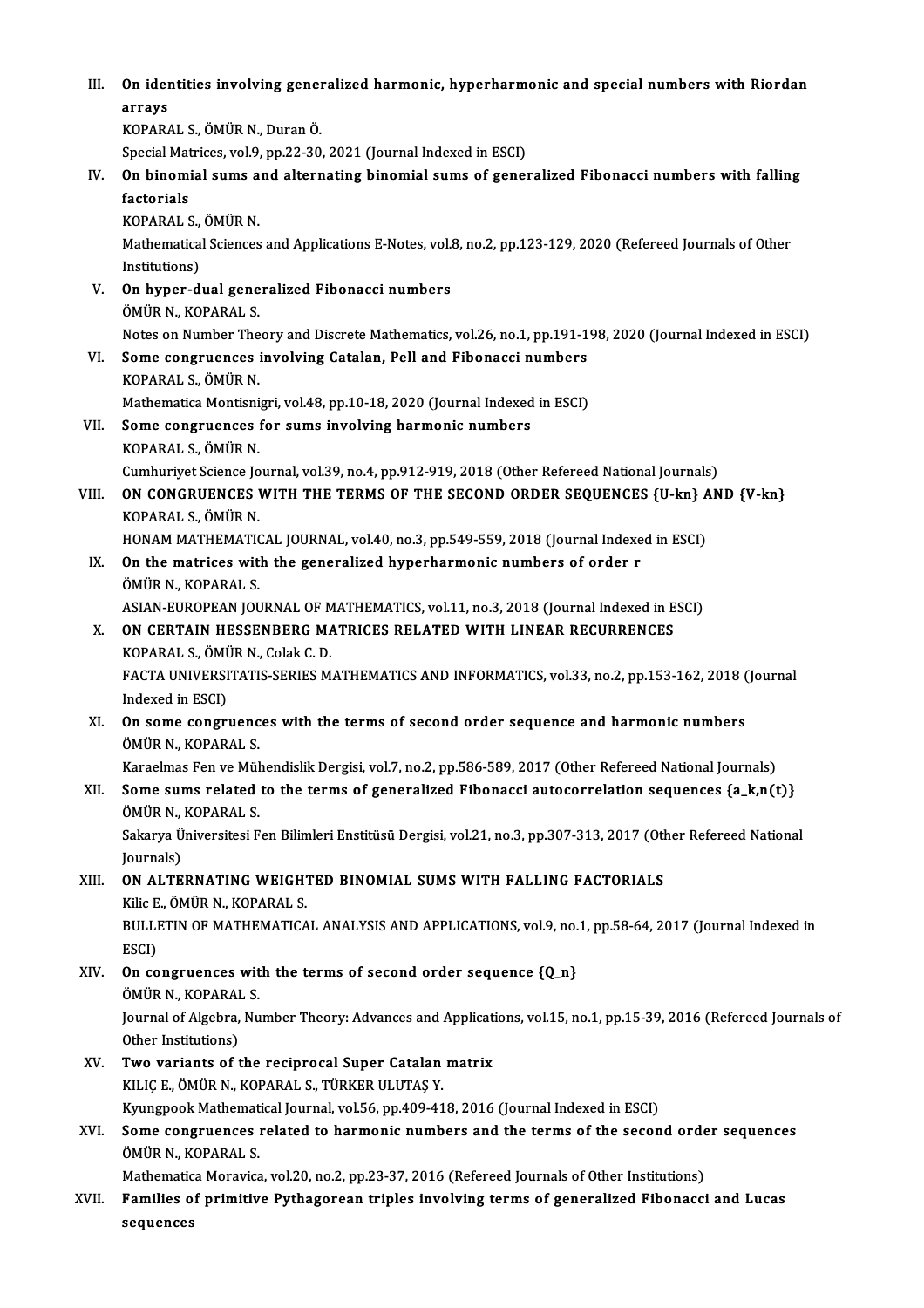ÖMÜRN.,ŞENERC.D. ,KOPARAL S.

ÖMÜR N., ŞENER C. D. , KOPARAL S.<br>Journal of Mathematical Extension, vol.10, no.4, pp.45-59, 2016 (Journal Indexed in ESCI)<br>A now perspective to the sequences of t order

OMUR N., SENER C. D., KOPARAL S.<br>Journal of Mathematical Extension, vol.10, no.4, pp.45<br>XVIII. A new perspective to the sequences of t order<br>OMUR N. KORARAL S. SENER C. D. Journal of Mathematical Extension,<br>A new perspective to the seque<br>ÖMÜR N., KOPARAL S., ŞENER C. D.<br>International Journal of Computer A new perspective to the sequences of t order<br>ÖMÜR N., KOPARAL S., ŞENER C. D.<br>International Journal of Computer Applications, vol.86, no.6, pp.29-33, 2014 (Refereed Journals of Other<br>Institutions) ÖMÜR N., KO<br>International<br>Institutions)

# msututions)<br>Refereed Congress / Symposium Publications in Proceedings

efereed Congress / Symposium Publications in Proceed<br>I. On q-congruences involving q-generalized Catalan numbers<br>Cin Z P. ÖMÜP N. KOPARALS I. On q-congruences involving q-generalized Catalan numbers<br>Gür Z.B., ÖMÜR N., KOPARAL S. 0n q-congruences involving q-generalized Catalan numbers<br>Gür Z. B. , ÖMÜR N., KOPARAL S.<br>5th International Gap Mathematics-Engineering-Science and HealthSciences Congress, Şanlıurfa, Turkey, 4 - 06<br>Desember 2020 Gür Z. B., ÖMÜR<br>5th International<br>December 2020<br>On genegalized Sth International Gap Mathematics-Engineering-Science and HealthSciences Congress, Şanlıurfa, T<br>December 2020<br>II. On generalized hyperharmonic numbers of order r, H\_{n}{r} (a) with Riordan Arrays<br>Duran Ö, ÖMÜP N, KOPARALS December 2020<br>II. On generalized hyperharmonic numbers of order r, H<sub>-</sub>{n}{r} (a) with Riordan Arrays<br>Duran Ö., ÖMÜR N., KOPARAL S. International Marmara Sciences Congress (Autumn) 2019, Kocaeli, Turkey, 1 - 03 November 2019, pp.1065-1070 Duran Ö., ÖMÜR N., KOPARAL S.<br>International Marmara Sciences Congress (Autumn) 2019, Kocaeli, Turkey,<br>III. On Umbral methods and generalized harmonic numbers H\_(n) (a)<br>Duran Ö. KORARAL S. ÖMÜR N. International Marmara Sciences<br>**On Umbral methods and gen<br>Duran Ö., KOPARAL S., ÖMÜR N.**<br>International Marmara Sciences Duran Ö., KOPARAL S., ÖMÜR N.<br>International Marmara Sciences Congress (Autumn) 2019, Kocaeli, Turkey, 1 - 03 November 2019, pp.1077-1082 Duran Ö., KOPARAL S., ÖMÜR N.<br>International Marmara Sciences Congress (Autumn) 2019, Kocaeli, Turkey, 1 - 03 Nove<br>IV. Congruences related to harmonic, balancing and Lucas-balancing numbers I<br>KORARAL S. ÖMÜR N International Marmara<br>**Congruences relate**<br>KOPARAL S., ÖMÜR N.<br>2. Hluslararası CAP Me KOPARAL S., ÖMÜR N.<br>2. Uluslararası GAP Matematik - Mühendislik - Fen ve Sağlık Bilimleri, Adıyaman, Turkey, 21 - 23 June 2019 KOPARAL S., ÖMÜR N.<br>2. Uluslararası GAP Matematik - Mühendislik - Fen ve Sağlık Bilimleri, Adıyaman, Turkey,<br>2. Congruences related to harmonic, balancing and Lucas-balancing numbers II<br>5. COPARAL S. ÖMÜR N 2. Uluslararası GAP Ma<br>**Congruences relate**<br>KOPARAL S., ÖMÜR N.<br>2. Uluslararası CAP Me Congruences related to harmonic, balancing and Lucas-balancing numbers II<br>KOPARAL S., ÖMÜR N.<br>2. Uluslararası GAP Matematik - Mühendislik - Fen ve Sağlık Bilimleri, Adıyaman, Turkey, 21 - 23 June 2019<br>On matrises with as s KOPARAL S., ÖMÜR N.<br>2. Uluslararası GAP Matematik - Mühendislik - Fen ve Sağlık Bilimleri, Adıyaman, Turkey, 21 - 23 June 2019<br>2. On matrices with q – analog of the generalized hyperharmonic numbers of order r, H\_{n}{r} (a 2. Uluslararası GAP Matematik - Mi<br>On matrices with q – analog of<br>Colak C. D. , ÖMÜR N., KOPARAL S. On matrices with q – analog of the generalized hyperharmonic numbers of order r, H\_{n}<br>Colak C. D. , ÖMÜR N., KOPARAL S.<br>International Eurasian Conference on Science, Engineering and Technology, 22 - 23 November 2018 Colak C. D., ÖMÜR N., KOPARAL S.<br>International Eurasian Conference on Science, Engin<br>VII. On congruences with q - binomial coefficients<br>COPARAL S. ÖMÜR N. International Eurasian<br>**On congruences wit<br>KOPARAL S., ÖMÜR N.**<br>International Eurasian KOPARAL S., ÖMÜR N.<br>International Eurasian Conference on Science, Engineering and Technology, 22 - 23 November 2018 KOPARAL S., ÖMÜR N.<br>International Eurasian Conference on Science, Engineering and<br>VIII. Some congruences for sums involving Catalan numbers<br>VORARAL S. ÖMÜR N. International Eurasian<br>Some congruences<br>KOPARAL S., ÖMÜR N.<br>1. Uluslanares: CAP Me Some congruences for sums involving Catalan numbers<br>KOPARAL S., ÖMÜR N.<br>1. Uluslararası GAP Matematik -Mühendislik - Fen ve Sağlık Bilimleri Kongresi, Şanlıurfa, Turkey, 4 - 07 October

KOPARAL S., ÖMÜF<br>1. Uluslararası GAF<br>2018, pp.420-426<br>Sama annlisation 1. Uluslararası GAP Matematik -Mühendislik - Fen ve Sağlık Bilimleri Kong<br>2018, pp.420-426<br>IX. Some applications for special sequence involving binomial sums<br>ÖMÜP N. KORARAL S

2018, pp.420-426<br>IX. Some applications for special sequence involving binomial sums<br>ÖMÜR N., KOPARAL S.

Some applications for special sequence involving binomial sums<br>ÖMÜR N., KOPARAL S.<br>1. Uluslararası GAP Matematik -Mühendislik - Fen ve Sağlık Bilimleri Kongresi, Şanlıurfa, Turkey, 4 - 07 October<br>2018.np.412.419. ÖMÜR N., KOPARA<br>1. Uluslararası GAF<br>2018, pp.412-419<br>On buner dual ge 1. Uluslararası GAP Matematik -Mühendislik - Fen ve<br>2018, pp.412-419<br>X. On hyper-dual generalized Fibonacci numbers<br>ÖMÜP N. KORARAL S.

2018, pp.412-419<br>**On hyper-dual gene<br>ÖMÜR N., KOPARAL S.<br>PMS Mathematical Cor** On hyper-dual generalized Fibonacci numbe<br>ÖMÜR N., KOPARAL S.<br>BMS Mathematical Conference, 12 - 14 July 2018<br>Same sangrunnass for Ballet numbers ÖMÜR N., KOPARAL S.<br>BMS Mathematical Conference, 12 - 14 July 2018<br>XI. Some congruences for Ballot numbers

- KOPARAL S., ÖMÜR N. BMS Mathematical Conference, 12 - 14 July 2018
- KOPARAL S., ÖMÜR N.<br>BMS Mathematical Conference, 12 14 July 2018<br>XII. On alternating weighted binomial sums with falling factorials<br>KOPARAL S. KULIC F. ÖMÜR N. BMS Mathematical Conference,<br>On alternating weighted bin<br>KOPARAL S., KILIÇ E., ÖMÜR N.<br>1st International Conference et KOPARAL S., KILIÇ E., ÖMÜR N.<br>1st International Conference on Mathematical and Related Sciences, 30 April - 04 May 2018

XIII. On congruences for sums involving harmonic numbers KOPARAL S.,ÖMÜRN.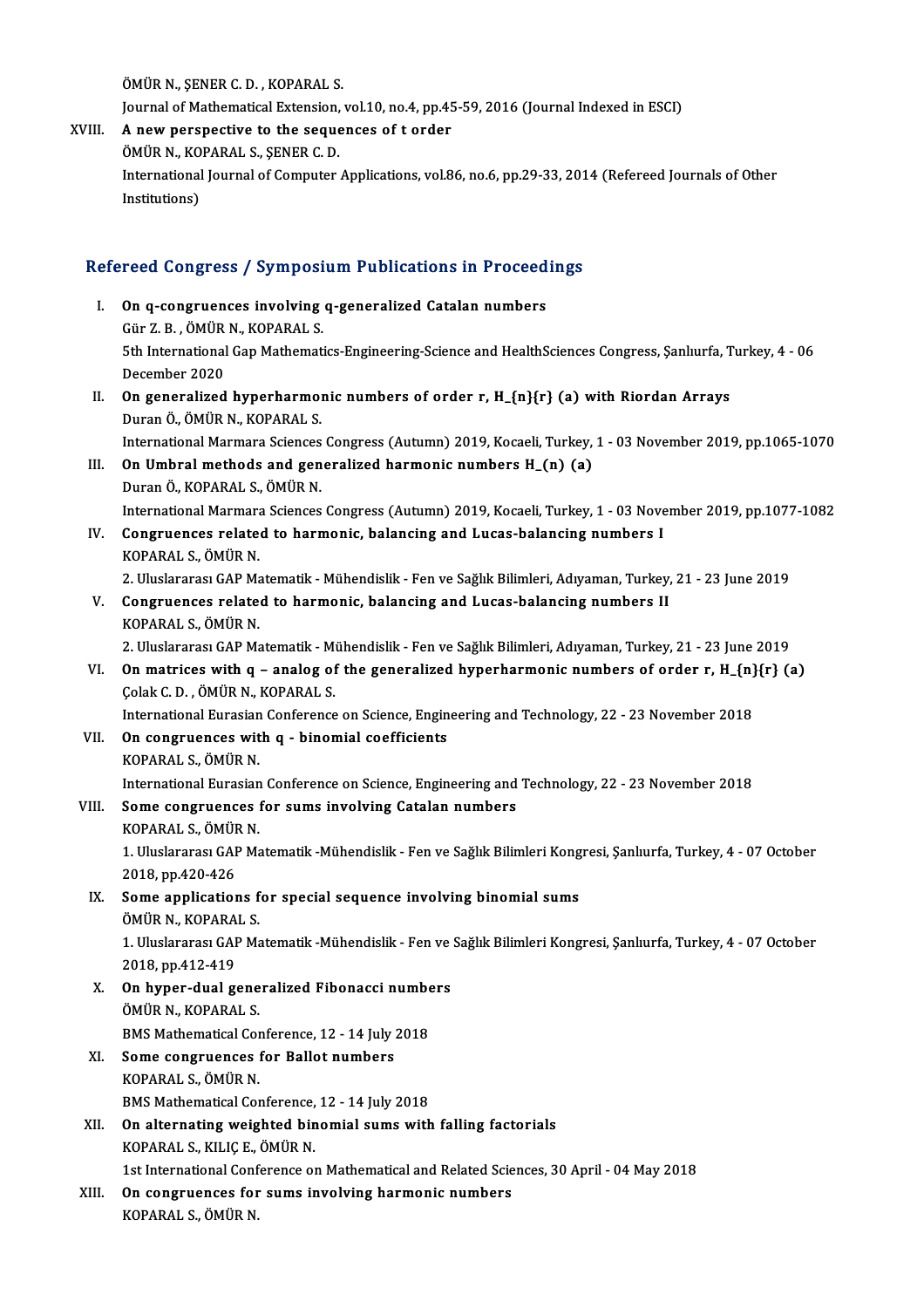1st International Conference on Mathematical and Related Sciences, 30 April - 04 May 2018<br>On identities for ecouences of binomial sums with torms of sequences (a kp) and

|               | 1st International Conference on Mathematical and Related Sciences, 30 April - 04 May 2018                                                 |
|---------------|-------------------------------------------------------------------------------------------------------------------------------------------|
| XIV.          | On identities for sequences of binomial sums with terms of sequences $\{g_k\}$ and $\{h_k\}$<br>ÖMÜR N., KOPARAL S., Çolak D. C.          |
|               | 4th International Conference on Pure and Applied Sciences: Renewable Energy, İstanbul, Turkey, 23 - 25<br>November 2017                   |
| XV.           | On Congruences with the terms of second order sequences {U_kn} and {V_kn}<br>KOPARAL S., ÖMÜR N.                                          |
|               | 4th International Conference on Pure and Applied Sciences: Renewable Energies, İstanbul, Turkey, 23 - 25<br>November 2017                 |
| XVI.          | New generalizations of the Filbert and Lilbert matrices<br>ÖMÜR N., KILIÇ E., KOPARAL S.                                                  |
|               | Caucasian Mathematics Conference II, Van, Turkey, 22 - 24 August 2017                                                                     |
| XVII.         | Two asymmetric generalizations of the Filbert matrix<br>KOPARAL S., KILIÇ E., ÖMÜR N.                                                     |
|               | Caucasian Mathematics Conferences CMC II, Van, Turkey, 22 - 24 August 2017                                                                |
| XVIII.        | Formulae for two weighted binomial identities with the falling factorials                                                                 |
|               | KOPARAL S., ÖMÜR N., KILIÇ E.                                                                                                             |
|               | 6th International Eurasian Conference on Mathematical Sciences and Applications, Budapest, Hungary, 15 - 18<br>August 2017                |
| XIX.          | Some permanents of Hessenberg matrices                                                                                                    |
|               | KOPARAL S., ÖMÜR N., Çolak C. D.                                                                                                          |
|               | 4th International Conference on Recent Advances in Pure and Applied Mathematics, İzmir, Turkey, 11 - 15 May                               |
|               | 2017                                                                                                                                      |
| XX.           | On congruences involving special numbers                                                                                                  |
|               | KOPARAL S., ÖMÜR N.                                                                                                                       |
|               | International Conference on Mathematics and Engineering, İstanbul, Turkey, 10 - 12 May 2017                                               |
| XXI.          | Some congruences with balancing and Lucas balancing numbers                                                                               |
|               | <b>KOPARAL S</b>                                                                                                                          |
|               | The 12th International Conference on Approximation Theory and its Applications, Sibiu, Romania, 26 - 29 May<br>2016                       |
| XXII.         | On some congruences                                                                                                                       |
|               | KOPARAL S., ÖMÜR N.                                                                                                                       |
|               | 3rd International Conference on Recent Advances in Pure and Applied Mathematics, Muğla, Turkey, 19 - 23 May                               |
|               | 2016                                                                                                                                      |
| XXIII.        | On congruences with the terms of second order sequence and harmonic numbers<br>KOPARAL S., ÖMÜR N.                                        |
|               | 4th International Eurasian Conference on Mathematical Sciences and Applications (IECMSA-2015), 31 August - 03<br>September 2015           |
| XXIV.         | On congruences related to central binomial coefficients, harmonic and Lucas numbers<br>KOPARAL S., ÖMÜR N.                                |
|               | Lebanese International Conference on Mathematics and Applications, 26 - 29 May 2015                                                       |
| XXV           | On congruences with the terms of the sequences {U_kn} and {V_kn}<br>ÖMÜR N., KOPARAL S.                                                   |
|               | Lebanese International Conference on Mathematics and Applications, 26 - 29 May 2015                                                       |
| XXVI.         | Congruences on harmonic numbers and second order sequences<br>KOPARAL S., ÖMÜR N.                                                         |
|               | International Conference on Algebra and Number Theory, 5 - 08 August 2014                                                                 |
| XXVII.        | Applications of generalized Fibonacci autocorrelation sequences $\{\Gamma_{\text{-}}\{k,n\}(t)\}$ [t} $\{\infty\}$<br>KOPARAL S., ÖMÜR N. |
|               | International Congress In Honour Of Professor Ravi P. Agarwal, 23 - 26 June 2014                                                          |
| <b>ZYVIII</b> | R {n kl^{d} sayılarını iceren hazı kongrüanslar                                                                                           |

XXVIII.  $B_{p,k}^{(p,k)}$  B $\geq$ unilarını içeren bazı kongrüanslar